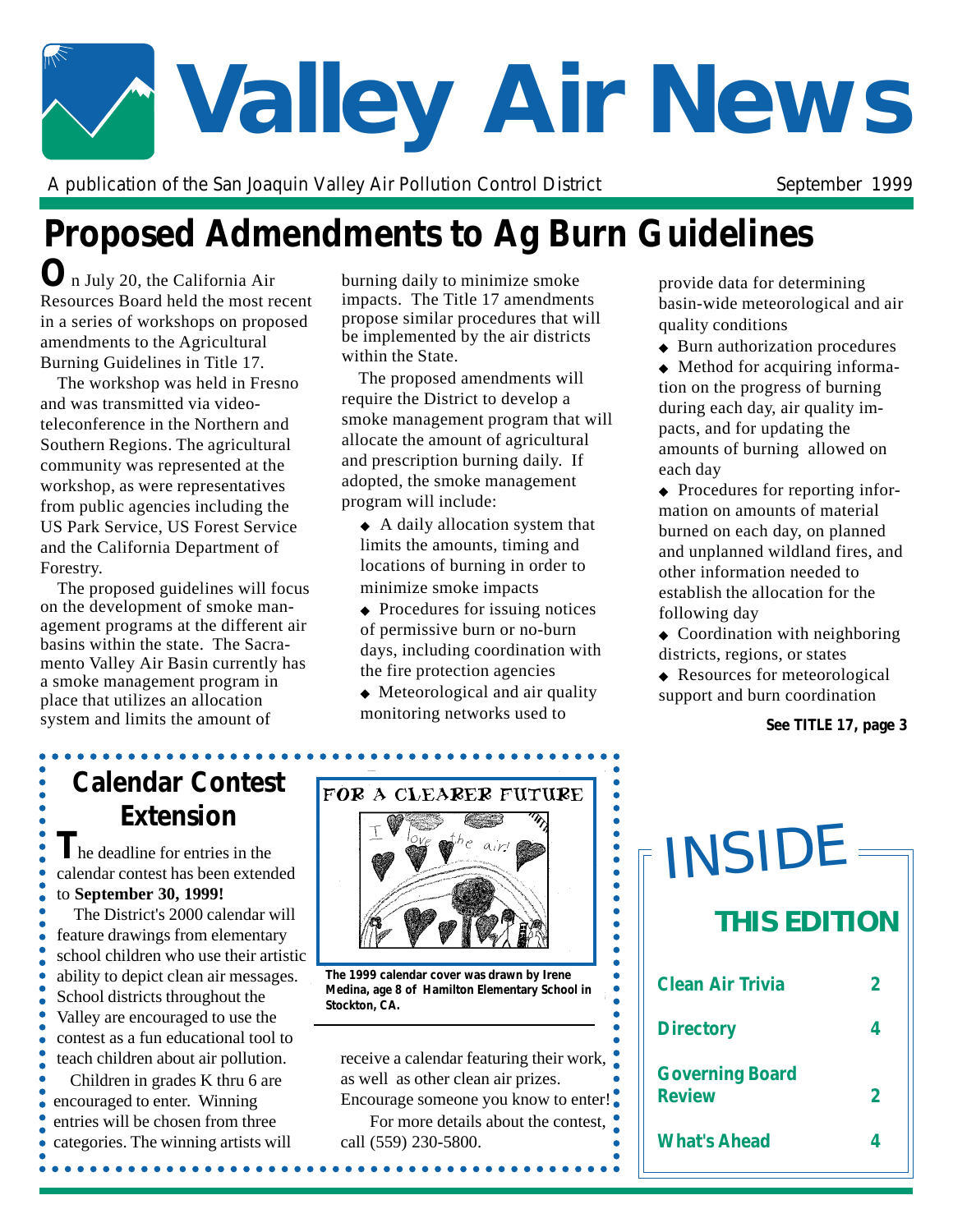## **GOVERNING BOARD REVIEW**

#### **Following is a summary of actions taken at the August 19 Governing Board meeting:**

- **E** Adopted proposed amendments to Rule 7011 (Hexavalant Chromium-Decorative and Hard Chrome Plating, Chrome Acid Anodizing Facilities)
- **E** Approved recommendation of the Phase VI - 1998 REMOVE Program Evaluation Committee for motor vehicle emission reductions to fund 37 projects for a specified amount
- **EXECUTE:** Approved and authorized the formation of a REMOVE Program Governing Board Review Committee to evaluate existing procedures

#### **The Board also approved a number of items on the consent calendar, including:**

- $\blacksquare$  Approved Amendment #1 to agreement with Kiernan Business Center Partners for three month lease extension for Modesto regional office
- **E** Approved renewal of contract with the California Air Resources Board (ARB) to maintain District owned monitoring equipment, provide laboratory analysis, and operate Kern County Air Monitoring Stations not to exceed a specified amount
- **E** Approved and authorized the Chair to execute Amendment #1 to the REMOVE Program Contract with the City of Selma to extend the term of the contract

#"#"#

**The next Governing Board meeting will be held on Wednesday, September 15,** at 10:00 a.m. in the Ballroom of the DoubleTree Hotel in Modesto

# **7TH AIR QUALITY SYMPOSIUM**

#### **The Race for Prosperity: Strategies for Success**

*Assisting community leaders in achieving air quality goals and economic prosperity*

**September 15 – 16, 1999 DoubleTree Hotel, Modesto**

**Wednesday, September 15, 1999 –** *There's Something in the Air* Identifying planning, economic, and air quality challenges facing local elected officials and community leaders

- Welcome Kenni Friedman, SJVAPCD Governing Board Chair
	- Connecting the Dots in the Air Quality Challenge Dave Crow, APCO/SJVAPCD
- Keynote Speaker Phil Angelides, California State Treasurer
	- ◆ General Session Air Pollution Game Who's Who?
	- ◆ General Session Why is Good Planning Good for Business?
	- Response Panel Making it Happen in the San Joaquin Valley

#### **Thursday, September 16, 1999 –** *Focus on Solutions & Implementation*

#### ■ **Breakfast**

- ◆ General Session What do YOU Mean by Smart Growth?
- ◆ Breakout Sessions
	- 1A Hit The Road!
		- 1B Taking Actions At The Local Level
		- 1C Keep It Clean
		- 1D Implementing Effective Transportation Control Measures
		- 1E Picking A Winner In Automobile Technology
- ◆ Breakout Sessions
	- 2A Let Me Show You The New Model
	- 2B Tools for Envisioning The Future
	- 2C Turning NIMBY's Into IMBY's
	- 2D Stationary Source Update
	- 2E Street Smart Designs
- Keynote Speaker Dorene D'Adamo, Law Representative to the **California Air Resources Board**
	- The 1999 Air District Awards of Distinction
	- **▲ Breakout Sessions** 
		- 3A What You Don't Know Can Hurt You
		- 3B Working Together To Find & Fund Solutions
		- 3C Location, Location, Location
		- 3D Have I Got a Deal For You!
		- 3E Alternative Fuel Success Stories
	- ! Closing General Session The Valley's Secret for Success

Tr iv ia *Clean Air*

If every car in the United States carried two people instead of one to the same place, how many gallons of gas would be saved every day? a) 126,753 c) 40 million

b) 67 million d) 73,000

*Answer on page 3*